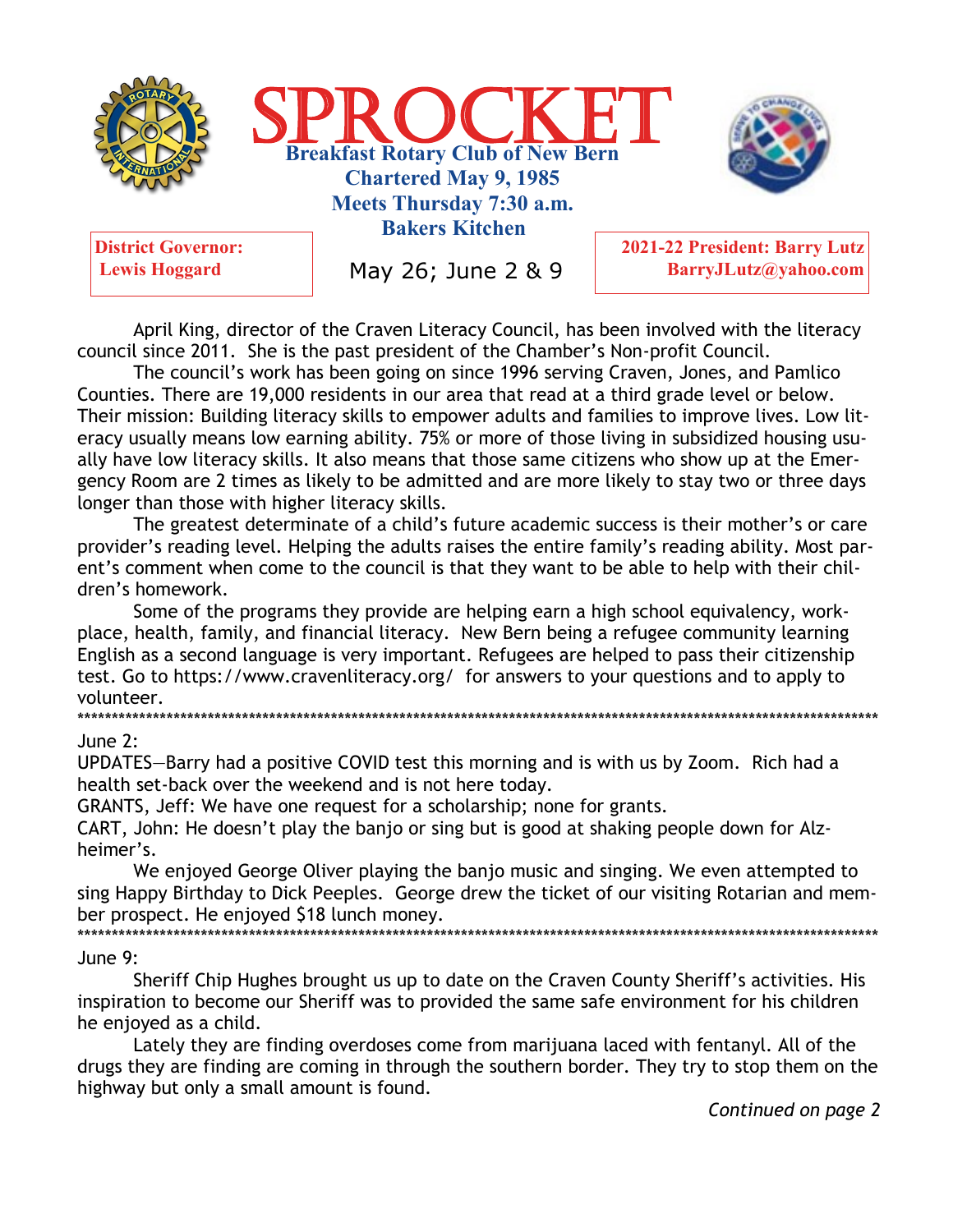They do roundups of those dealers (mostly seasoned felons) in Craven County quarterly or more often which has encouraged them to move to other counties. Addicts are sometimes caught in the roundups. They are referred for help if they want it. He would like to have a mental health professional at the jail to start these people immediately on the right track. They adopted a program set up for them by Greg Singleton at Craven Community College which has cut down on recidivism by 25% or a savings of about \$2.2 million to the tax payer. They use ankle bracelets to release inmates who need medical treatments so the medical costs do not fall on tax payers. They are working to get a doctor to make visits to the jail to stop illnesses before they get worse. Nurses will be there about sixteen hours a week.

There is a jailer assaulted every day. They make only \$36,000 a year and are hard to keep. The Sheriff is trying to get more salary for those positions to help retain employees.

After the most recent school shooting he called in every school resource officer and his command team. They were told that until the end of school year every deputy will be in a school. That put as many as three deputies in each school and a stop to all other business. Summer camps will be secured. The private schools have been given a proposal for SROs beginning the next school year.

ALSO

Chip drew John's ticket for a \$12 lunch. \$520 for the queen who still is holding tight!!



# We have hats and shirts for sale:

# Men's

Tan Golf Shirt - Large and Extra Large. \$35.00

Navy Golf Shirt - Small, Medium, Large and Extra Large \$35.00

Navy Tee Shirt - Small, Medium, Large, X Large, 2 X and 3 X \$18.00

#### Women's

Navy Golf Shirt - Medium \$35.00

Navy Tee Shirt - Small, Medium and Large \$18.00

**Aprons - \$20.00**